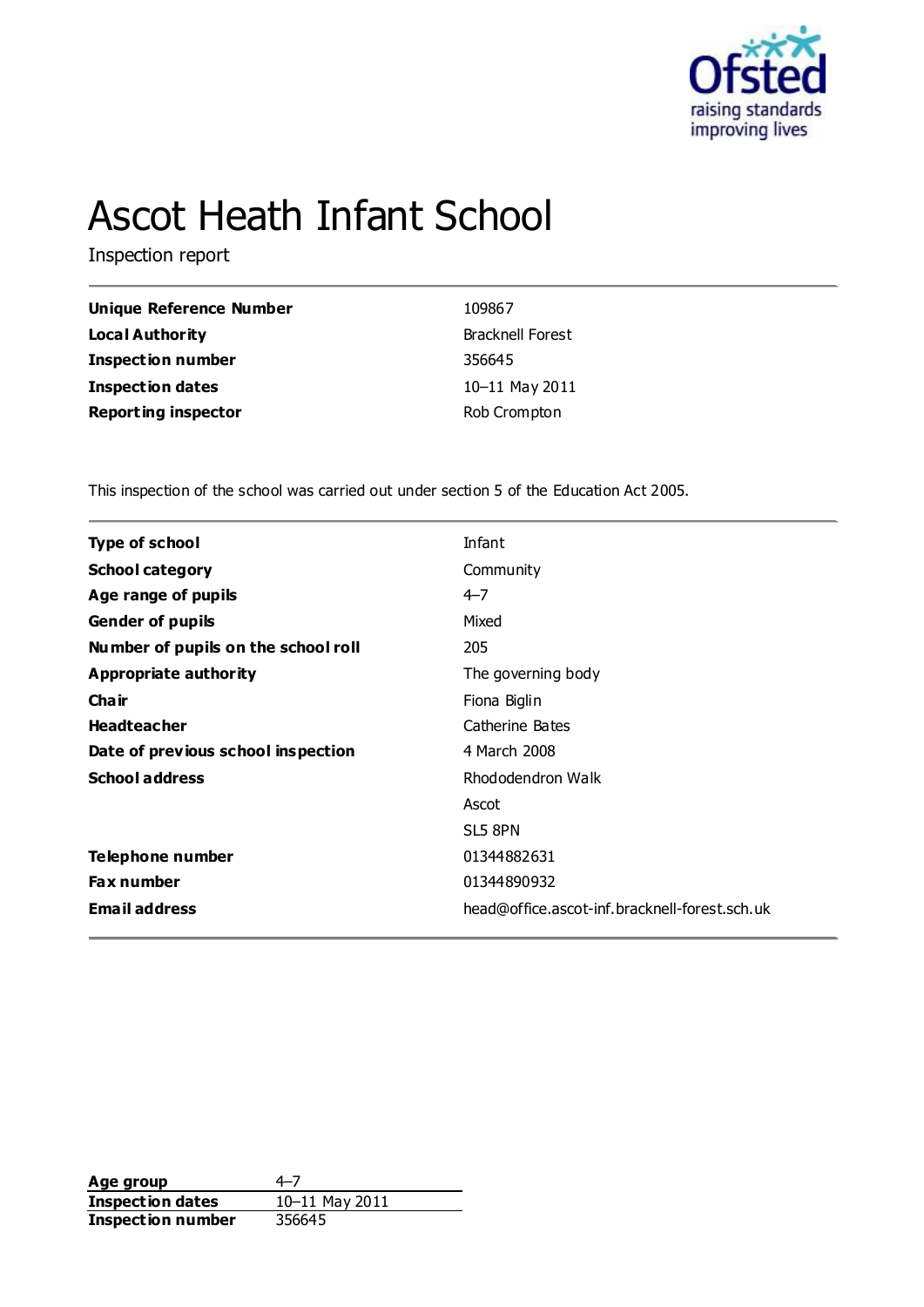The Office for Standards in Education, Children's Services and Skills (Ofsted) regulates and inspects to achieve excellence in the care of children and young people, and in education and skills for learners of all ages. It regulates and inspects childcare and children's social care, and inspects the Children and Family Court Advisory Support Service (Cafcass), schools, colleges, initial teacher training, work-based learning and skills training, adult and community learning, and education and training in prisons and other secure establishments. It assesses council children's services, and inspects services for looked after children, safeguarding and child protection.

Further copies of this report are obtainable from the school. Under the Education Act 2005, the school must provide a copy of this report free of charge to certain categories of people. A charge not exceeding the full cost of reproduction may be made for any other copies supplied.

If you would like a copy of this document in a different format, such as large print or Braille, please telephone 0300 123 4234, or email **[enquiries@ofsted.gov.uk](mailto:enquiries@ofsted.gov.uk)**.

You may copy all or parts of this document for non-commercial educational purposes, as long as you give details of the source and date of publication and do not alter the documentation in any way.

To receive regular email alerts about new publications, including survey reports and school inspection reports, please visit our website and go to 'Subscribe'.

Royal Exchange Buildings St Ann's Square Manchester M2 7LA T: 0300 123 4234 Textphone: 0161 618 8524 E: **[enquiries@ofsted.gov.uk](mailto:enquiries@ofsted.gov.uk)**

W: **[www.ofsted.gov.uk](http://www.ofsted.gov.uk/)**

© Crown copyright 2011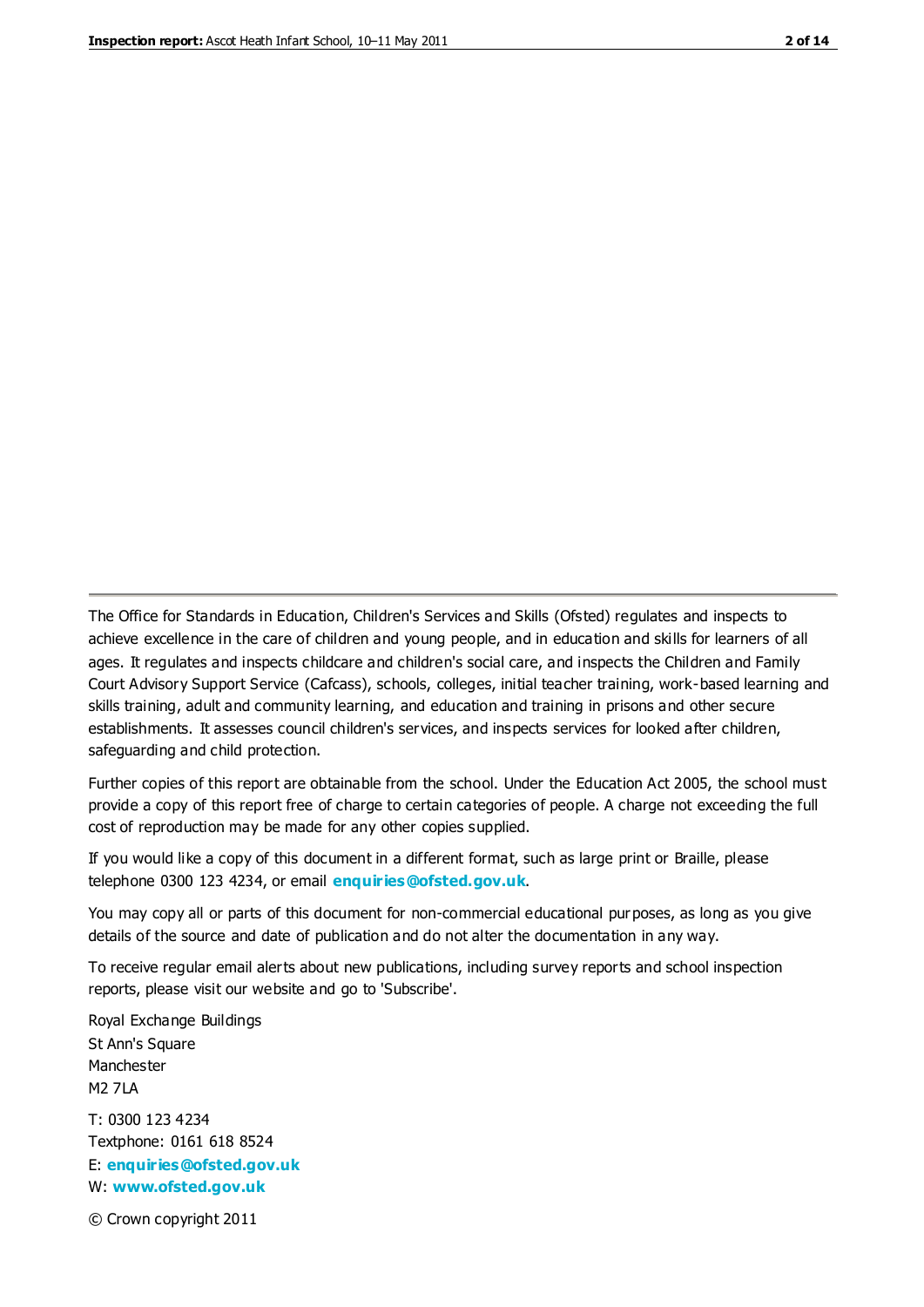# **Introduction**

This inspection was carried out by three additional inspectors, who visited 14 lessons taught by eight teachers. Inspectors spoke with staff, parents and carers, members of the governing body and groups of pupils. Inspectors looked at samples of pupils' work, the analysis of the tracking of pupils' progress, attendance records, school policies and procedures, school leaders' monitoring records, notes of governing body meetings and school development planning. They also analysed the questionnaires received from 30 staff and 104 parents and carers.

The inspection team reviewed many aspects of the school's work. It looked in detail at a number of key areas.

- The attainment of current pupils to see whether the recent above-average levels of attainment are on course to be sustained.
- Pupils' rate of progress, and their personal development and well-being, to explore the school's judgement that overall outcomes are outstanding.

# **Information about the school**

Ascot Heath Infant School is smaller than the average size for a primary school. Most pupils are of White British heritage. A small number of pupils are from minority ethnic backgrounds, but none is at the early stages of learning English. The proportion of pupils known to be eligible for free school meals is below average. The proportion with learning difficulties and/or disabilities is below average. Most of this small number of pupils have social or emotional difficulties and others have speech and communication problems. The Early Years Foundation Stage provision is organised as a Reception unit with 70 children. The school has the Basic Skills Quality Mark, and the Active School, Healthy School and Eco-School awards.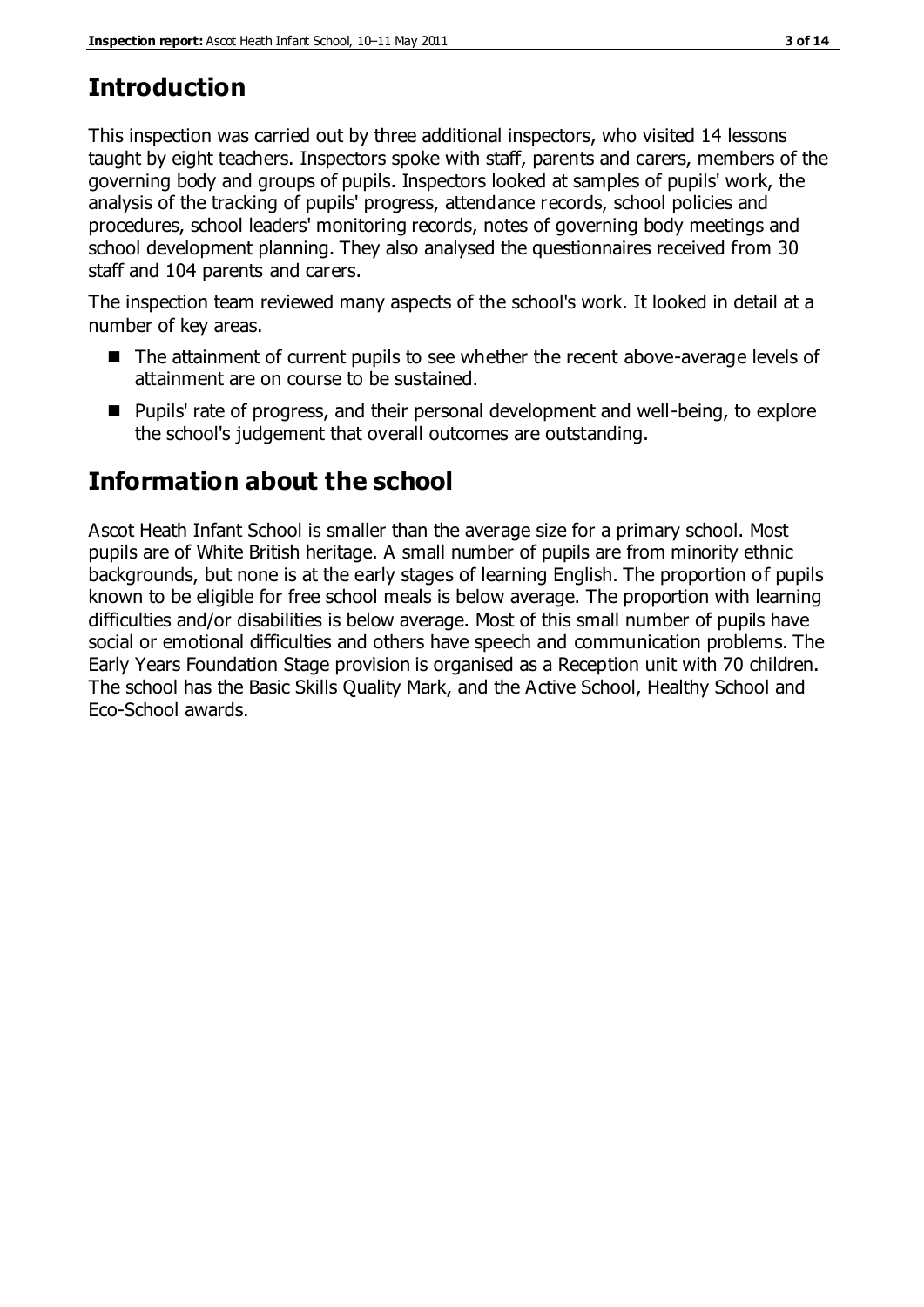# **Inspection judgements**

| Overall effectiveness: how good is the school?  |  |
|-------------------------------------------------|--|
| The school's capacity for sustained improvement |  |

#### **Main findings**

This is an outstanding school where leaders, the staff team and governing body succeed admirably in fulfilling their vision to make 'learning a become fun and an exciting adventure'. The excellent curriculum provides pupils with many memorable experiences that promote their academic and personal development. Pupils' behaviour is exemplary and this contributes to the purposeful atmosphere in lessons and around the school. Good teaching, underpinned by excellent relationships, capitalises on their enthusiasm for learning. As a result, pupils achieve well and reach above-average standards.

The outstanding care, guidance and support are much appreciated by parents and carers. Within this caring environment, pupils feel extremely safe and develop an excellent understanding of the importance of a healthy lifestyle. Their outstanding spiritual, moral and social development is reflected in their enthusiasm in contributing to school life, their self-esteem and mutual support for one another, and their developing sense of cultural diversity.

The school is highly successful in engaging parents and carers, the overwhelming majority of whom hold the school in high regard. Their typical comments included, 'Our daughter loves school and has developed a real enthusiasm for learning which staff have created by their innovative teaching'; 'The school provides a happy and stimulating learning environment'; and 'My children progress well, are nurtured and inspired.' Excellent partnerships with other schools and local universities help to keep the school at the forefront of curriculum development. Close relationships with support agencies help staff to meet the needs of pupils who require specialist help, such as speech therapy.

Rigorous self-review and sharply focused strategic planning have led to very good headway on several fronts since the last inspection, particularly in improving assessment systems. These are now good overall, but the school has rightly identified the need to consolidate the existing range of effective methods being used across the school to further improve the quality of teaching and learning, particularly in establishing children's level of development as they start school, improving feedback to pupils and in honing planning for the most able.

The headteacher, in close partnership with the deputy headteacher, plays a pivotal role in establishing a common determination among the staff to build on current success and drive improvements. Very good headway has been made, for example, in improving the provision in the Early Years Foundation Stage. The school's track record and continuing success demonstrates an outstanding capacity for sustaining current strengths and moving even further forward.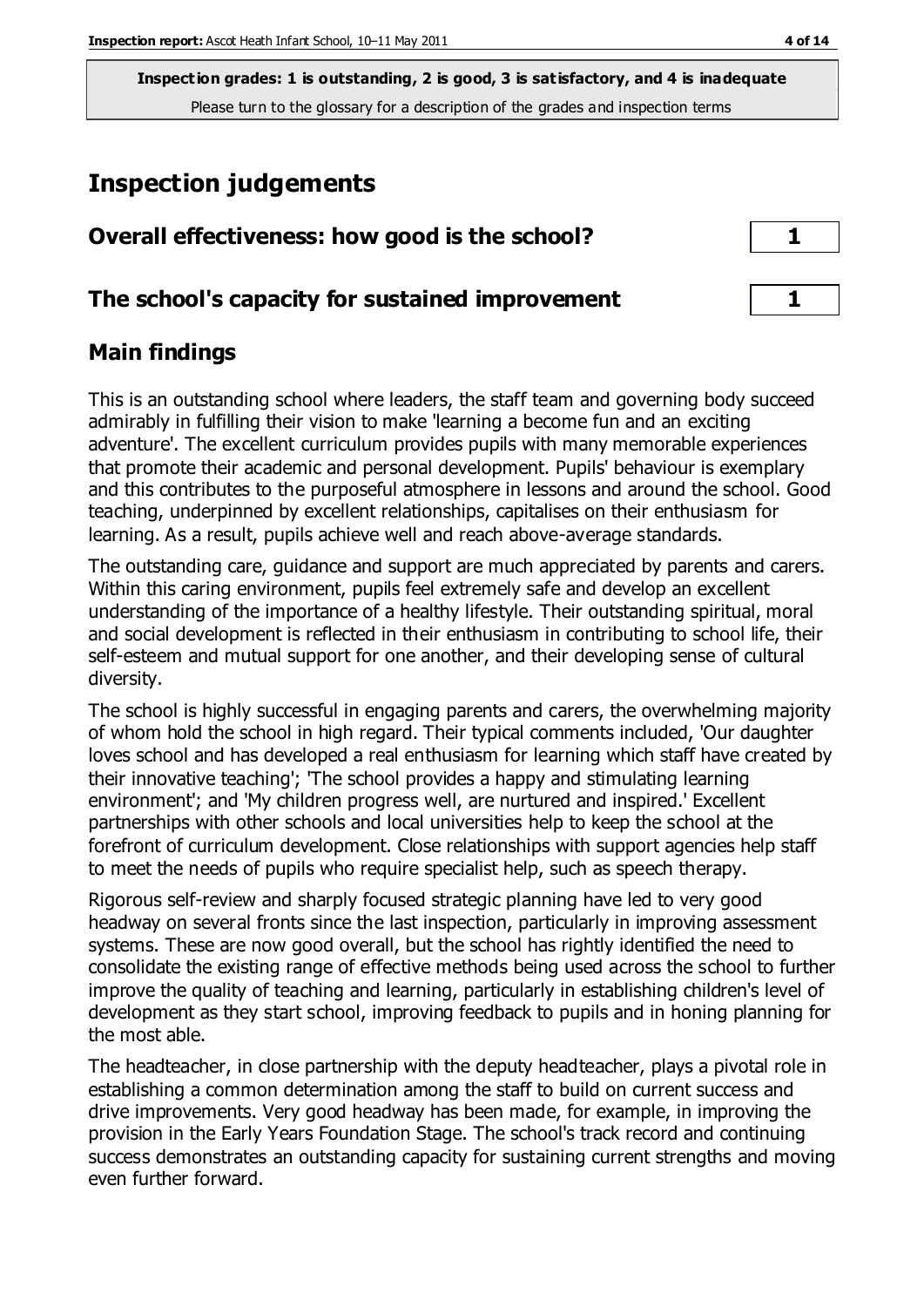### **What does the school need to do to improve further?**

- Improve further the quality of teaching by refining the use made of assessment information to:
	- provide pupils with more specific guidance about how to improve
	- sharpen the planning for the most-able pupils  $\equiv$
	- gain a more accurate picture of children's starting points as they start Reception.

### **Outcomes for individuals and groups of pupils 1**

Pupils enjoy lessons, are eager to learn and they work hard. As a result, from a broadly average starting point, they achieve well and their attainment in reading, writing and mathematics is above average. The proportion reaching the higher levels is often twice the national average. Current Year 2 pupils are on course to reach similar standards as those in previous years. Pupils read very well. Good progress in writing is evident in pupils' workbooks, which include good quality written work, such as pupils' imaginative stories and sequences of instructions. In her retelling of a familiar story, for example, one pupil demonstrated a secure grasp of sentence construction as she wrote,

'The bad pirates are grinning and keeping their swords where they are at the moment and, like the crocodiles, they are coming closer and closer.'

Most pupils write neatly in joined script. Year 2 pupils are confident in number work. When asked to add numbers such as 54 and 33, many did the calculations mentally, without resort to a number line or counting grids. Pupils also develop good skills when using modern technology. Through practical surveys, they learn how to record by tallying, and to create bar graphs to display their findings. Year 1 pupils confidently program a floor robot and older pupils are skilled in inserting graphics into text, for example, when producing information booklets. Good work was also seen in science. Pupils in Year 1, for example, showed a very good knowledge of how seeds grew into plants and confidently described the function of seeds, roots, stems and petals.

Pupils with speech and communication problems make good progress. This is due to the careful diagnosis of their underlying difficulties and the range of provision to help them, including specialist support. The few pupils with behavioural or emotional difficulties also benefit from skilful help which enables them, for the most part, to sustain their concentration.

Pupils are polite, tolerant of each other and appreciative of others' skills and efforts. Pupils' very secure knowledge about the importance of keeping safe and healthy is reflected in Healthy Schools status and the Activemark award. Over lunch, pupils discussed the pros and cons of different foods, showing an awareness of vitamins and 'five-a-day'. Their strong ecological awareness is evident as they follow the advice of the 'eco team' in using the recycling bins. This team and the school council, whose members rotate each term, write newsletters to parents and carers and their ideas contribute to the school's strategic planning.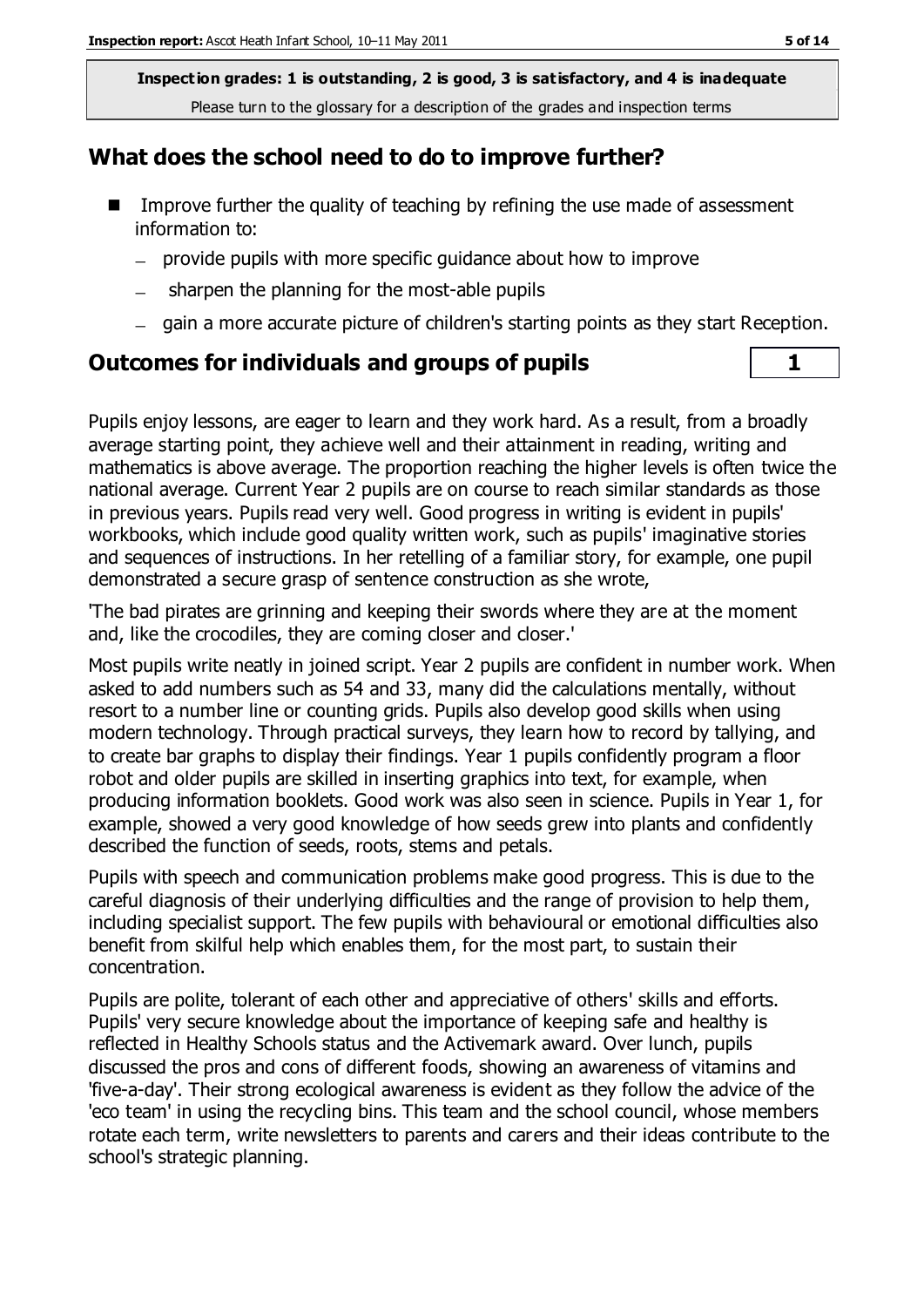# **Inspection grades: 1 is outstanding, 2 is good, 3 is satisfactory, and 4 is inadequate**

Please turn to the glossary for a description of the grades and inspection terms

These are the grades for pupils' outcomes

| Pupils' achievement and the extent to which they enjoy their learning                                                     | $\overline{2}$          |
|---------------------------------------------------------------------------------------------------------------------------|-------------------------|
| Taking into account:<br>Pupils' attainment <sup>1</sup>                                                                   | 2                       |
| The quality of pupils' learning and their progress                                                                        | $\mathcal{P}$           |
| The quality of learning for pupils with special educational needs and/or disabilities<br>and their progress               | 2                       |
| The extent to which pupils feel safe                                                                                      | 1                       |
| Pupils' behaviour                                                                                                         | 1                       |
| The extent to which pupils adopt healthy lifestyles                                                                       | 1                       |
| The extent to which pupils contribute to the school and wider community                                                   | 1                       |
| The extent to which pupils develop workplace and other skills that will contribute to<br>their future economic well-being | $\overline{\mathbf{2}}$ |
| Taking into account:<br>Pupils' attendance <sup>1</sup>                                                                   | $\mathcal{P}$           |
| The extent of pupils' spiritual, moral, social and cultural development                                                   | 1                       |

<sup>1</sup> The grades for attainment and attendance are: 1 is high; 2 is above average; 3 is broadly average; and 4 is low

### **How effective is the provision?**

A wealth of opportunities, including a wide range of visits, visitors and clubs, make learning fun. At the beginning of each topic, pupils identify what they already know and what they would like to find out. This helps teachers to avoid going over old ground and generates pupils' enthusiasm and sense of purpose. Teachers frequently organise special events at the start of a topic. For example, following the visit of a puppeteer, pupils were eager to make their own puppets in design and technology. In literacy lessons, they wrote play scripts and later performed for parents and carers. When learning about the Great Fire of London, pupils visited Windsor Castle and watched films of the devastation caused by the more recent fire. This imaginative approach to curriculum planning is appreciated by parents and carers, one of whom wrote, 'We really like the topic approach and creative opportunities that are on offer across the curriculum.' Music and drama are also strong and contribute significantly to pupils' spiritual development and understanding of cultural diversity.

Teachers successfully motivate pupils so that, in most lessons, pupils are highly enthusiastic and keen to learn. This is especially evident where they confidently create opportunities for pupils to be actively involved in role play and other practical activities. Using tracking information and 'on the spot' assessment, teachers generally pitch work at the right level for each group. When learning to add money, for example, Year 1 pupils were set different tasks based on their wide-ranging prior attainment. For the most part,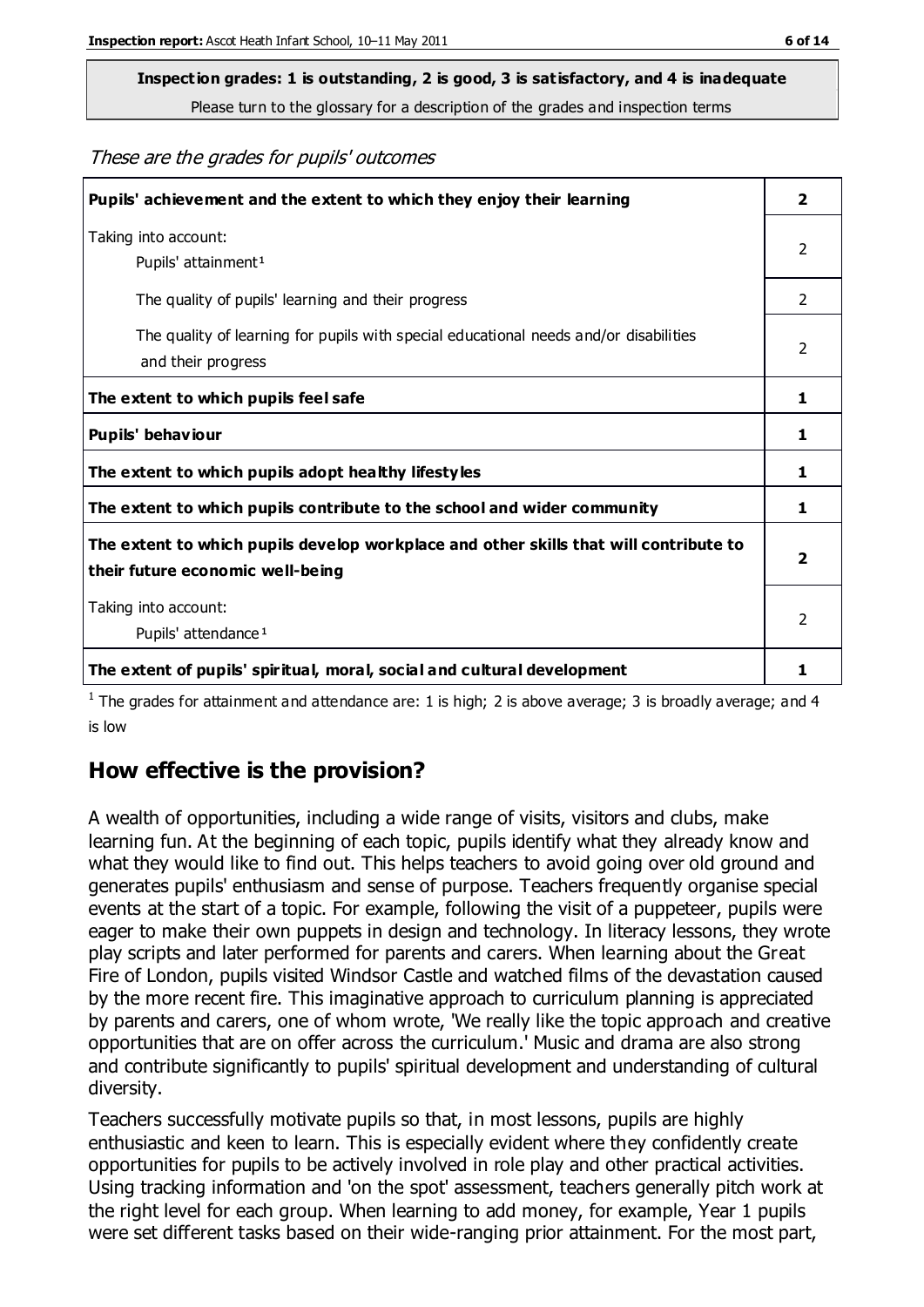assessment information is used to ensure work for the more-able pupils is demanding. Occasionally, however, teachers miss opportunities to offer further challenge by setting even more demanding tasks in order to gain insights into their full potential. Teachers routinely make the objectives for each lesson clear and engage pupils in reflecting on their learning. Pupils have individual target cards and their work is marked regularly. Although teachers' comments rightly praise good work, guidance about the next steps pupils might take to improve is inconsistent.

The knowledge staff have about their pupils ensures they pay close attention to all aspects of care and guidance, working collaboratively with families when required. The experienced and well-qualified support staff play a significant part in ensuring pupils are sympathetically helped when necessary. Pupils greatly appreciate 'bubble time', which gives them opportunities to confidentially share concerns. Induction procedures ensure a smooth transition into Reception and onto the adjacent junior school. They are particularly effective for pupils with special educational needs and/or disabilities. The school works hard to sustain good attendance, working closely with parents and carers, and liaising with the family support adviser. This has resulted in year-on-year improvement.

| The quality of teaching                                                                                    |  |
|------------------------------------------------------------------------------------------------------------|--|
| Taking into account:<br>The use of assessment to support learning                                          |  |
| The extent to which the curriculum meets pupils' needs, including, where relevant,<br>through partnerships |  |
| The effectiveness of care, guidance and support                                                            |  |

These are the grades for the quality of provision

#### **How effective are leadership and management?**

There is an excellent team spirit and shared determination to ensure all children get the best start possible to their education. The headteacher plays a pivotal role in encouraging and empowering staff to try out new ideas, at the same time closely monitoring their work, sharing effective methods and facilitating further training when appropriate. Senior staff provide an excellent role model for colleagues in their curriculum leadership and teaching.

The governing body keeps a sharp eye on assessment information and members are quick to question any fluctuations or explore any emerging trends, reflecting the school's strong commitment to equal opportunities and determination to quickly spot and eradicate any discrepancy in the achievement of different groups. Several members of the governing body are recently appointed and finding their feet, but they are building up their understanding through regular visits with more experienced colleagues which focus on current development priorities. The governing body consults parents and invites staff members to its meetings. It ensures that policies for the safeguarding of pupils are implemented effectively by regularly reviewing the compliance with regulations, undertaking risk assessments and ensuring that child protection policies are implemented. Some documents need updating, however.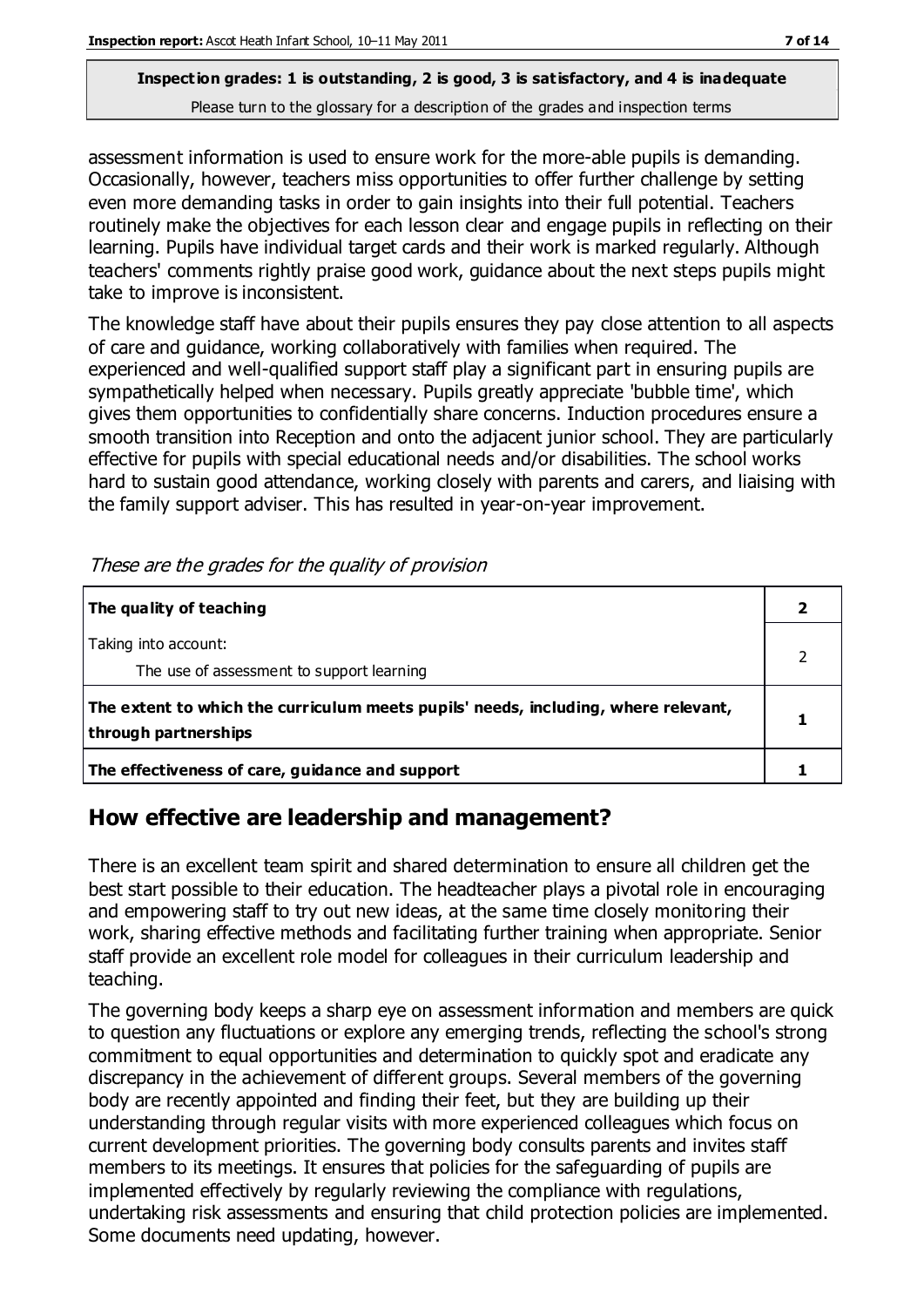Notice boards, newsletters and bulk text messaging keep parents and carers informed of what is going on in school and identify opportunities for them to help and be helped. Many parents and carers volunteer to help during the school day. Strong partnerships with the junior school and other neighbouring schools enable shared training. The school often shares its good practice, hosting visits from teachers from further afield and contributing to educational publications.

The school promotes community cohesion well. Pupils' knowledge and understanding of their own locality and different countries and cultures are developed well through topics, celebrating religious festivals, and by performances, such as those by African drummers and Indonesian gamelan players. Pupils have recently started to exchange information with pupils in a contrasting area through multimedia presentations, with the intention of helping them to gain a broader understanding and appreciation of cultural diversity.

| These are the grades for leadership and management |  |  |  |  |  |  |
|----------------------------------------------------|--|--|--|--|--|--|
|----------------------------------------------------|--|--|--|--|--|--|

| The effectiveness of leadership and management in embedding ambition and driving<br>improvement                                                                  | 1              |
|------------------------------------------------------------------------------------------------------------------------------------------------------------------|----------------|
| Taking into account:<br>The leadership and management of teaching and learning                                                                                   | 1              |
| The effectiveness of the governing body in challenging and supporting the<br>school so that weaknesses are tackled decisively and statutory responsibilities met | 2              |
| The effectiveness of the school's engagement with parents and carers                                                                                             | ı              |
| The effectiveness of partnerships in promoting learning and well-being                                                                                           | 1              |
| The effectiveness with which the school promotes equality of opportunity and tackles<br>discrimination                                                           | 1              |
| The effectiveness of safeguarding procedures                                                                                                                     | 2              |
| The effectiveness with which the school promotes community cohesion                                                                                              | $\overline{2}$ |
| The effectiveness with which the school deploys resources to achieve value for money                                                                             |                |

## **Early Years Foundation Stage**

Children thoroughly enjoy their learning. The vast majority collaborate well and emulate the learning behaviours modelled by adults. Children enjoy role play, such as selling flowers in the 'garden centre', and play purposefully with minimum adult supervision. They make good progress across all areas of learning, particularly in personal and social development, communication and language, and numeracy. Children make particularly good headway in linking sounds and letters through the daily phonics sessions with small groups.

Children's welfare is given a high priority. The environment is safe and welcoming. Children learn, for example, how to use resources such as the climbing apparatus and scissors safely and the importance of washing hands. They willingly contribute to lessons by offering answers and explanations, tidying up and doing small jobs.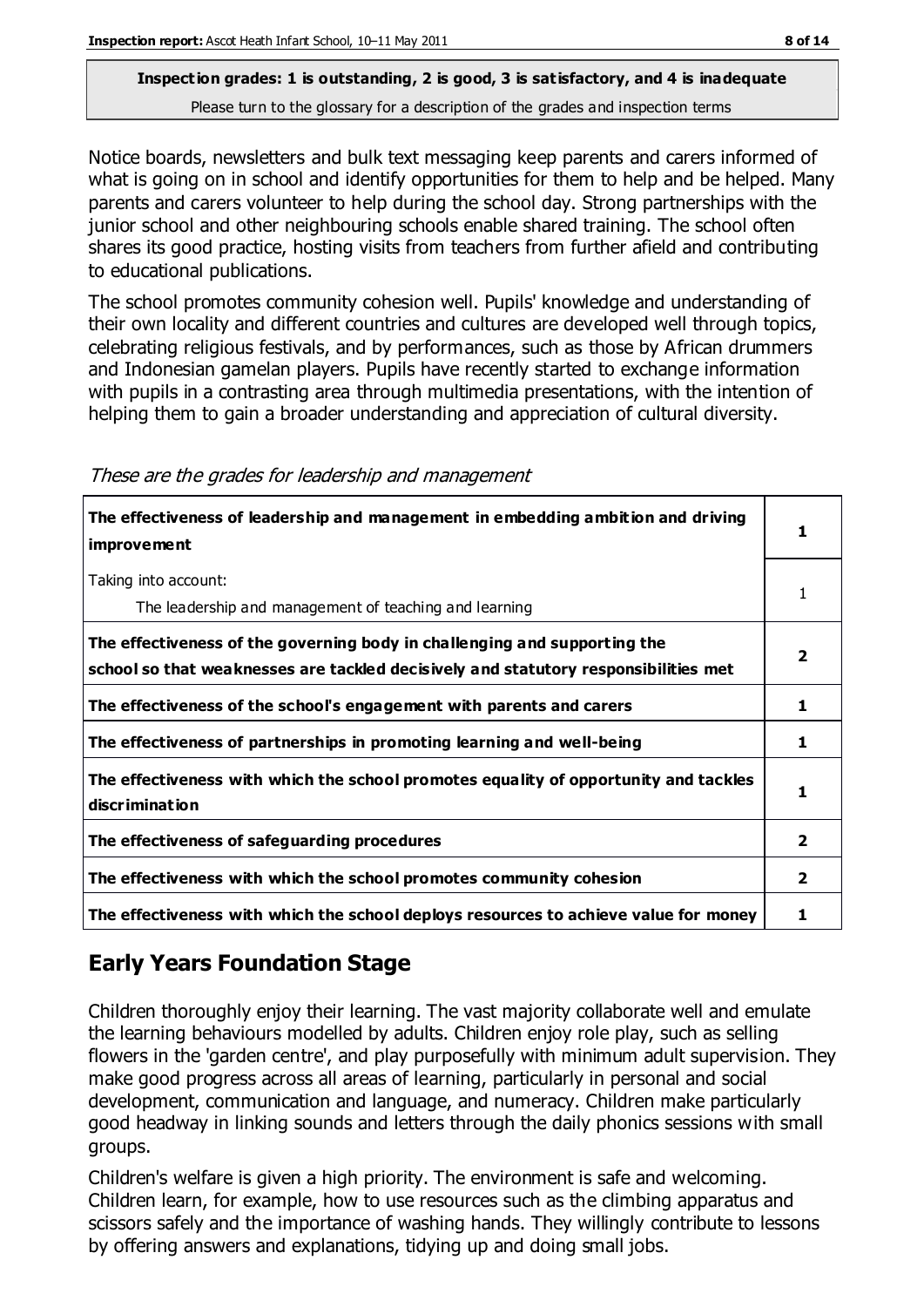Staff recognise the uniqueness of every child. The environment is set up to meet the needs of individual children and different groups. Small groups led by 'key workers' provide a secure base for children and enable staff to closely monitor their progress and respond to their emerging needs. Joint planning across the Reception unit and the day-today adult interaction with all children mean staff gain a good awareness of each child's level of development and respond accordingly.

An effective balance is achieved between focused sessions led by adults and activities initiated by children. Teachers use the good range of indoor and outdoor resources well. Interactive whiteboards figure prominently in children's learning. When teaching a group about the life cycle of a butterfly, for example, the teacher skilfully used a sequence of illustrations to reinforce children's understanding. One child corrected a classmate as she said, 'No, it's not a cocoon, it's a chrysalis; moths come from cocoons, not butterflies!' Outdoors, children were hunting for plastic 'minibeasts' in soil trays while others delighted in showing their symmetrical models and paintings of butterflies.

The early years leader communicates effectively and ensures all members of the Reception team have opportunities to contribute to reviewing and developing the provision. This has led to greater involvement of parents and carers through open mornings, and improved planning for the transition to Year 1. Children's levels of development are assessed early in their first term to establish their starting points. Plans are in hand to ensure the accuracy of these judgements through external moderation in partnership with a similar school. The school is aware that some parts of the outdoor space are not as stimulating as others and that staff do not always encourage children's language development when they are learning outdoors.

| <b>Overall effectiveness of the Early Years Foundation Stage</b>                      |  |  |
|---------------------------------------------------------------------------------------|--|--|
| Taking into account:<br>Outcomes for children in the Early Years Foundation Stage     |  |  |
| The quality of provision in the Early Years Foundation Stage                          |  |  |
| The effectiveness of leadership and management of the Early Years Foundation<br>Stage |  |  |

These are the grades for the Early Years Foundation Stage

## **Views of parents and carers**

The proportion of questionnaires returned was above average. The overwhelming majority of parents and carers were entirely positive in their views of the school. Almost all felt their children enjoyed school and were happy with their children's overall experience. A few parents and carers expressed concerns about behaviour management, progress and whether the school fully meets their children's needs. During the inspection, evidence showed that teachers manage pupils' behaviour very well and very effectively meet their academic and personal needs. The evidence shows that all groups of pupils make good academic progress.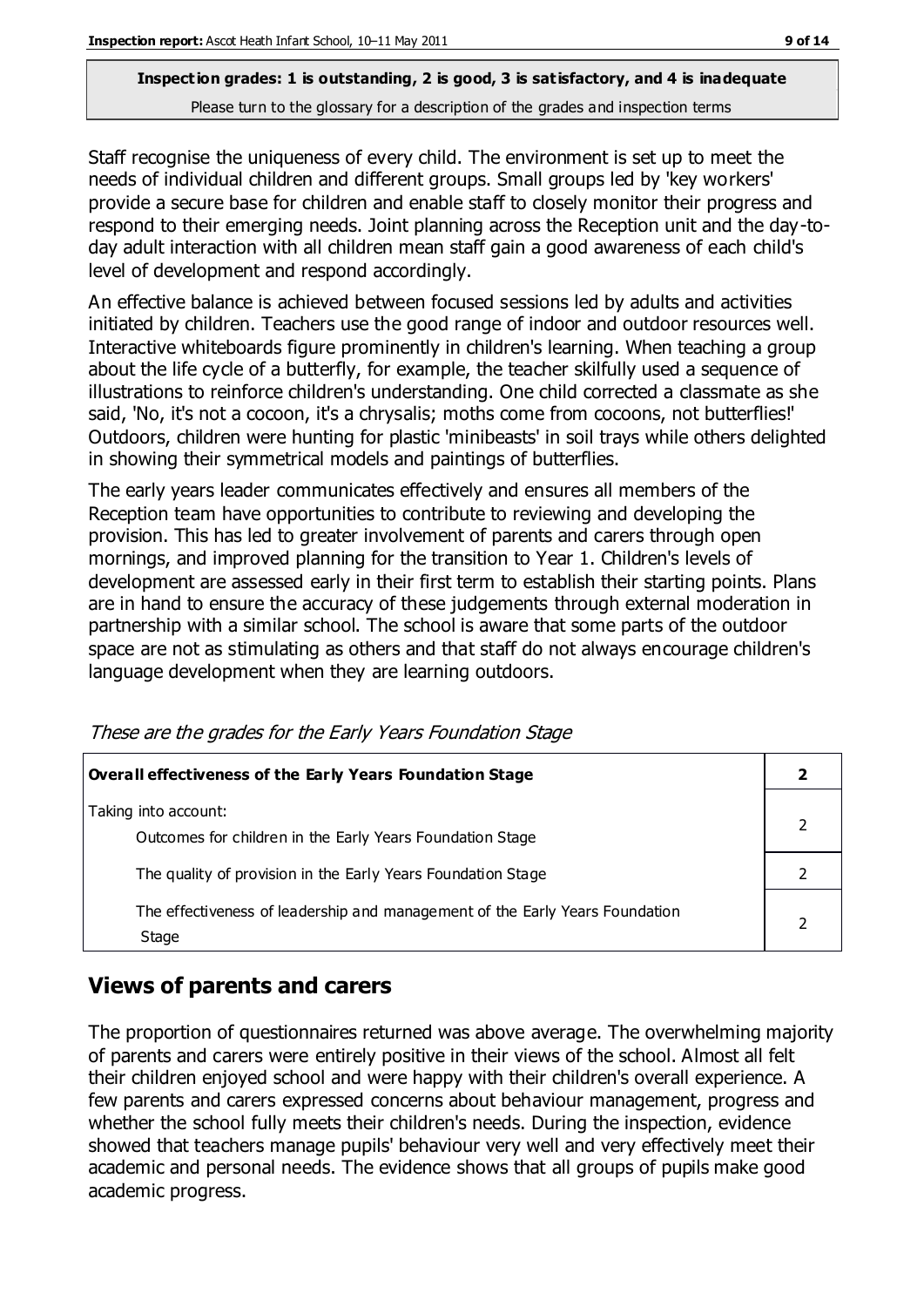#### **Responses from parents and carers to Ofsted's questionnaire**

Ofsted invited all the registered parents and carers of pupils registered at Ascot Heath Infant School to complete a questionnaire about their views of the school.

In the questionnaire, parents and carers were asked to record how strongly they agreed with 13 statements about the school.

The inspection team received 104 completed questionnaires by the end of the on-site inspection. In total, there are 205 pupils registered at the school.

| <b>Statements</b>                                                                                                                                                                                                                                       |              | <b>Strongly</b><br><b>Agree</b><br>agree |              | <b>Disagree</b> |                | <b>Strongly</b><br>disagree |              |               |
|---------------------------------------------------------------------------------------------------------------------------------------------------------------------------------------------------------------------------------------------------------|--------------|------------------------------------------|--------------|-----------------|----------------|-----------------------------|--------------|---------------|
|                                                                                                                                                                                                                                                         | <b>Total</b> | $\frac{1}{2}$                            | <b>Total</b> | $\frac{0}{0}$   | <b>Total</b>   | $\frac{1}{2}$               | <b>Total</b> | $\frac{0}{0}$ |
| My child enjoys school                                                                                                                                                                                                                                  | 65           | 63                                       | 38           | 37              | $\mathbf{1}$   | $\mathbf{1}$                | $\mathbf 0$  | $\mathbf 0$   |
| The school keeps my child<br>safe                                                                                                                                                                                                                       | 69           | 66                                       | 35           | 34              | 0              | $\mathbf 0$                 | $\mathbf 0$  | $\mathbf 0$   |
| My school informs me about<br>my child's progress                                                                                                                                                                                                       | 40           | 38                                       | 58           | 56              | 6              | 6                           | $\mathbf 0$  | $\mathbf 0$   |
| My child is making enough<br>progress at this school                                                                                                                                                                                                    | 47           | 45                                       | 48           | 46              | 6              | 6                           | $\mathbf{1}$ | $\mathbf{1}$  |
| The teaching is good at this<br>school                                                                                                                                                                                                                  | 45           | 43                                       | 56           | 54              | 0              | $\mathbf 0$                 | $\mathbf 0$  | $\mathbf 0$   |
| The school helps me to<br>support my child's learning                                                                                                                                                                                                   | 42           | 40                                       | 53           | 51              | 3              | 3                           | $\mathbf 0$  | $\mathbf 0$   |
| The school helps my child to<br>have a healthy lifestyle                                                                                                                                                                                                | 52           | 50                                       | 48           | 46              | 3              | 3                           | $\mathbf 0$  | $\mathbf 0$   |
| The school makes sure that<br>my child is well prepared for<br>the future (for example<br>changing year group,<br>changing school, and for<br>children who are finishing<br>school, entering further or<br>higher education, or entering<br>employment) | 27           | 26                                       | 53           | 51              | 3              | 3                           | $\mathbf 0$  | $\mathbf 0$   |
| The school meets my child's<br>particular needs                                                                                                                                                                                                         | 47           | 45                                       | 48           | 46              | 5              | 5                           | $\mathbf 0$  | $\mathbf 0$   |
| The school deals effectively<br>with unacceptable behaviour                                                                                                                                                                                             | 27           | 26                                       | 65           | 63              | 6              | 6                           | $\mathbf{1}$ | $\mathbf{1}$  |
| The school takes account of<br>my suggestions and concerns                                                                                                                                                                                              | 34           | 33                                       | 62           | 60              | $\mathcal{P}$  | $\overline{2}$              | $\Omega$     | 0             |
| The school is led and<br>managed effectively                                                                                                                                                                                                            | 46           | 44                                       | 55           | 53              | $\mathbf{1}$   | $\mathbf{1}$                | $\mathbf 0$  | $\mathbf 0$   |
| Overall, I am happy with my<br>child's experience at this<br>school                                                                                                                                                                                     | 55           | 53                                       | 46           | 44              | $\overline{2}$ | $\overline{2}$              | $\mathbf 0$  | $\mathbf 0$   |

The table above summarises the responses that parents and carers made to each statement. The percentages indicate the proportion of parents and carers giving that response out of the total number of completed questionnaires. Where one or more parents and carers chose not to answer a particular question, the percentages will not add up to 100%.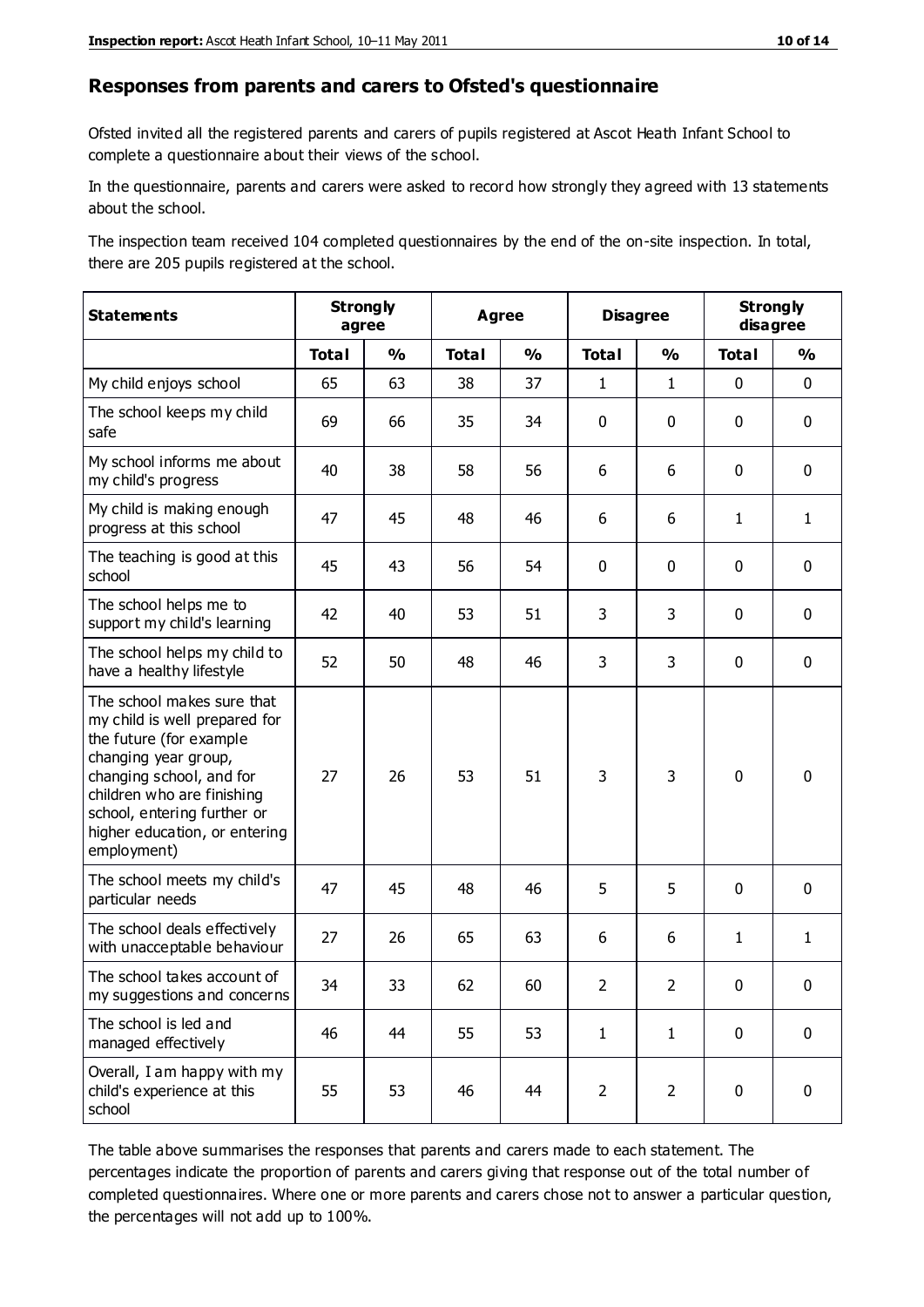# **Glossary**

| Grade   | <b>Judgement</b> | <b>Description</b>                                                                                                                                                                                                            |
|---------|------------------|-------------------------------------------------------------------------------------------------------------------------------------------------------------------------------------------------------------------------------|
| Grade 1 | Outstanding      | These features are highly effective. An outstanding school<br>provides exceptionally well for all its pupils' needs.                                                                                                          |
| Grade 2 | Good             | These are very positive features of a school. A school that<br>is good is serving its pupils well.                                                                                                                            |
| Grade 3 | Satisfactory     | These features are of reasonable quality. A satisfactory<br>school is providing adequately for its pupils.                                                                                                                    |
| Grade 4 | Inadequate       | These features are not of an acceptable standard. An<br>inadequate school needs to make significant improvement<br>in order to meet the needs of its pupils. Ofsted inspectors<br>will make further visits until it improves. |

#### **What inspection judgements mean**

#### **Overall effectiveness of schools**

|                       | Overall effectiveness judgement (percentage of schools) |      |                     |                   |
|-----------------------|---------------------------------------------------------|------|---------------------|-------------------|
| <b>Type of school</b> | <b>Outstanding</b>                                      | Good | <b>Satisfactory</b> | <b>Inadequate</b> |
| Nursery schools       | 46                                                      | 48   | 6                   |                   |
| Primary schools       | 6                                                       | 47   | 40                  | 7                 |
| Secondary schools     | 12                                                      | 39   | 38                  | 11                |
| Sixth forms           | 13                                                      | 42   | 41                  | 3                 |
| Special schools       | 28                                                      | 49   | 19                  | 4                 |
| Pupil referral units  | 14                                                      | 45   | 31                  | 10                |
| All schools           | 10                                                      | 46   | 37                  |                   |

New school inspection arrangements were introduced on 1 September 2009. This means that inspectors now make some additional judgements that were not made previously.

The data in the table above are for the period 1 September 2010 to 31 December 2010 and are consistent with the latest published official statistics about maintained school inspection outcomes (see **[www.ofsted.gov.uk](http://www.ofsted.gov.uk/)**).

The sample of schools inspected during 2010/11 was not representative of all schools nationally, as weaker schools are inspected more frequently than good or outstanding schools.

Percentages are rounded and do not always add exactly to 100.

Sixth form figures reflect the judgements made for the overall effectiveness of the sixth form in secondary schools, special schools and pupil referral units.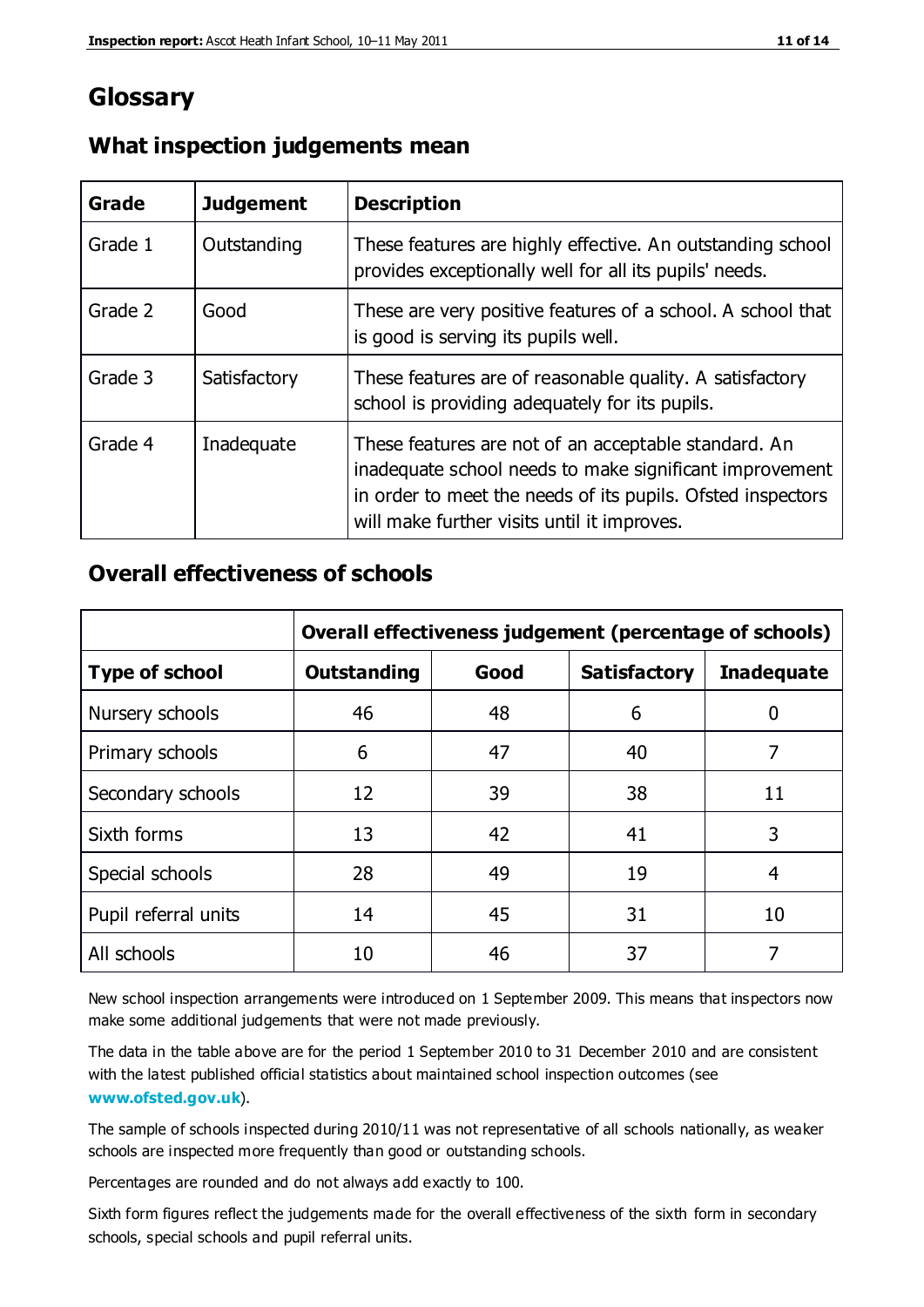# **Common terminology used by inspectors**

| Achievement:               | the progress and success of a pupil in their learning,<br>development or training.                                                                                                                                                          |
|----------------------------|---------------------------------------------------------------------------------------------------------------------------------------------------------------------------------------------------------------------------------------------|
| Attainment:                | the standard of the pupils' work shown by test and<br>examination results and in lessons.                                                                                                                                                   |
| Capacity to improve:       | the proven ability of the school to continue<br>improving. Inspectors base this judgement on what<br>the school has accomplished so far and on the quality<br>of its systems to maintain improvement.                                       |
| Leadership and management: | the contribution of all the staff with responsibilities,<br>not just the headteacher, to identifying priorities,<br>directing and motivating staff and running the school.                                                                  |
| Learning:                  | how well pupils acquire knowledge, develop their<br>understanding, learn and practise skills and are<br>developing their competence as learners.                                                                                            |
| Overall effectiveness:     | inspectors form a judgement on a school's overall<br>effectiveness based on the findings from their<br>inspection of the school. The following judgements,<br>in particular, influence what the overall effectiveness<br>judgement will be. |
|                            | The school's capacity for sustained<br>improvement.                                                                                                                                                                                         |
|                            | Outcomes for individuals and groups of pupils.                                                                                                                                                                                              |
|                            | The quality of teaching.                                                                                                                                                                                                                    |
|                            | The extent to which the curriculum meets<br>pupils' needs, including, where relevant,<br>through partnerships.                                                                                                                              |
|                            | The effectiveness of care, guidance and<br>support.                                                                                                                                                                                         |
| Progress:                  | the rate at which pupils are learning in lessons and<br>over longer periods of time. It is often measured by<br>comparing the pupils' attainment at the end of a key                                                                        |

stage with their attainment when they started.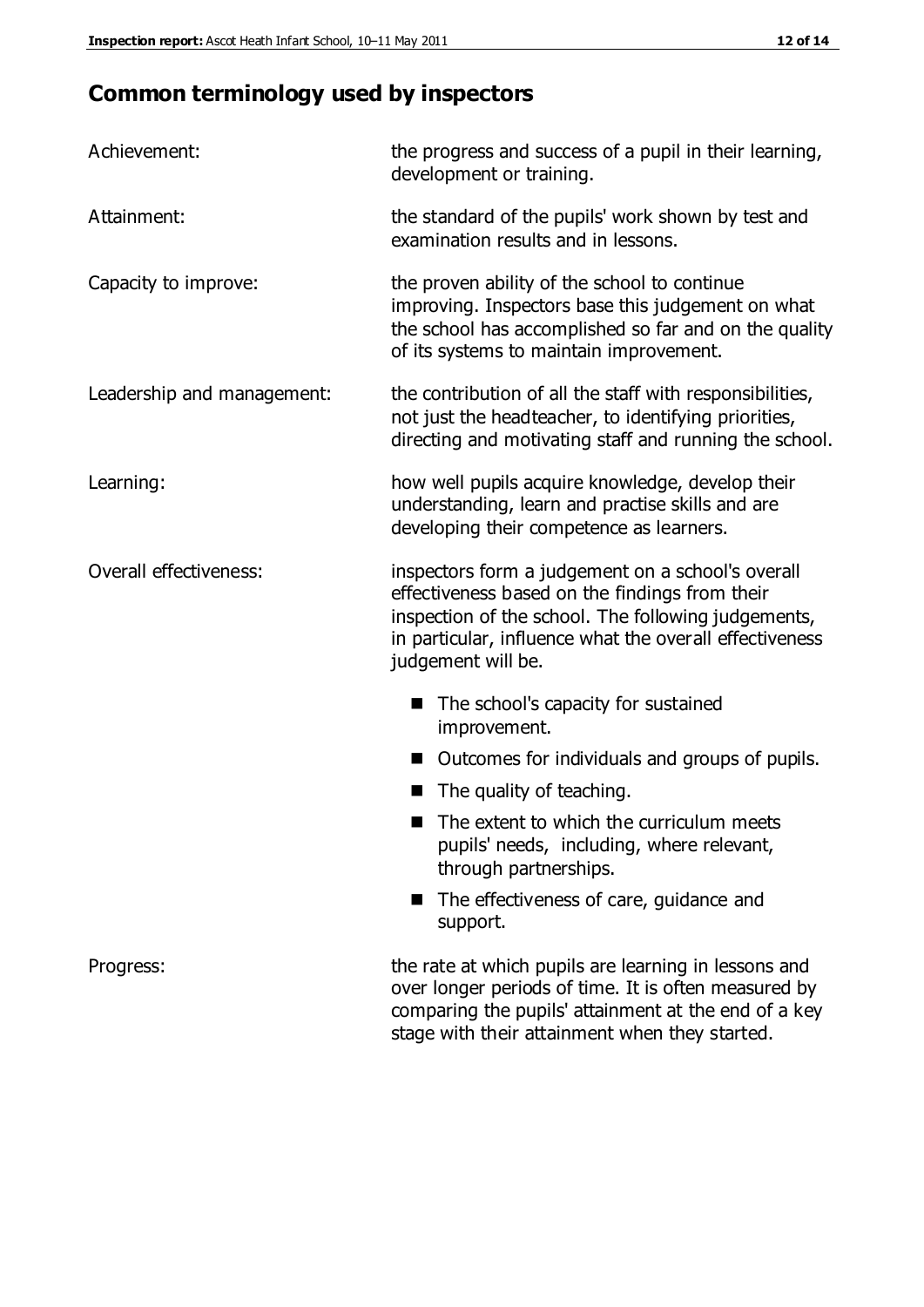#### **This letter is provided for the school, parents and carers to share with their children. It describes Ofsted's main findings from the inspection of their school.**

13 May 2011

�Dear Pupils

�Inspection of Ascot Heath Infant School, Ascot SL5 8PN

�Thank you very much for making us so welcome when we visited your school recently. We really enjoyed watching you work and play happily together. You get on well with one another and with all the adults.

The school is providing you with an outstanding education. You told us that you really enjoy learning because your teachers make sure you have many exciting things to do. Inspectors agree that this is the case. It was great to see some of you making bread and others looking for flowers and butterflies in the wild area. We were impressed by your lovely singing in assemblies and how confident you were in talking about your work.

The adults care for you extremely well and help you if you have problems. Those in charge of the school are working hard to make it even better. They have some good ideas that they share with other schools. In order to make your school even better, we have suggested that teachers could improve the way they find out about how well you are doing. �We think this will mean they can let you know exactly what to do to improve and plan ways to help you make even better progress.

You can all play your part by continuing to try your best and work hard.

Yours sincerely

Rob Crompton

Lead inspector